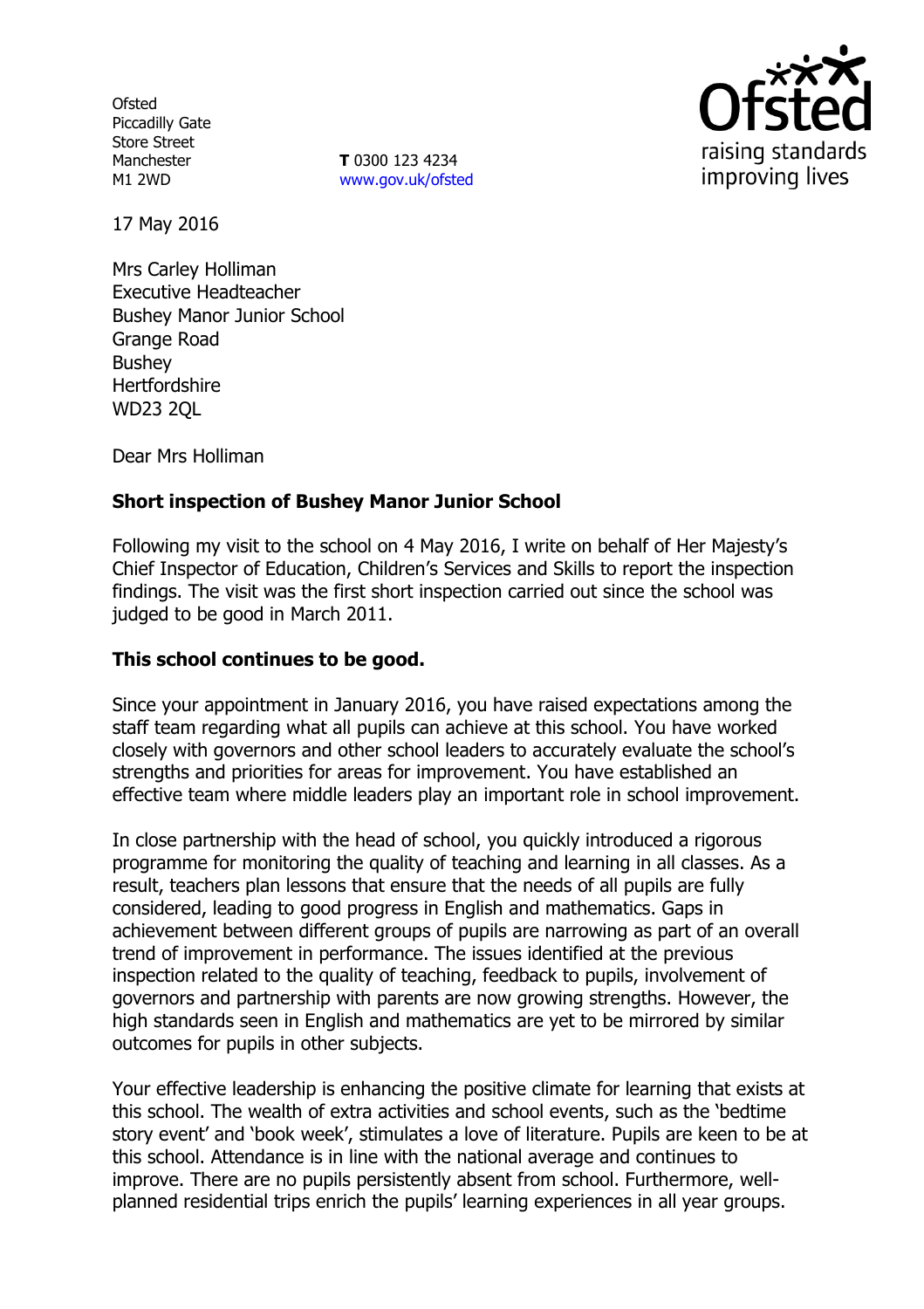

These trips provide opportunities for pupils to live and work with each other while learning about other places. Many parents see these trips as a significant strength of the school.

In partnership with the head of school, you set high expectations of pupils through a code of conduct understood by all. As a result, behaviour is very good, both in lessons and around the school. Pupils respond very well to opportunities to work in pairs and small groups. Relationships between pupils and adults and pupils themselves are very positive. Pupils are keen to answer questions and listen attentively to others. They demonstrate an understanding about the needs of others, such as when pupils in Year 5 discussed the issues of apartheid as part of a study related to South Africa.

The head of school and you ensure that the pupils' spiritual, moral, social and cultural development is effectively promoted through assemblies and well-planned curriculum experiences. This provision fully emphasises the importance of British values such as tolerance, democracy and respect for others. Good use is made of visitors to the school to provide opportunities for pupils to learn and reflect on the culture of others, for example, village life in India.

Pupils feel safe in this school because all staff provide high levels of care and support. Pupils say that incidents of bullying are very rare and inspection evidence agrees with this. They know how to use the internet safely and know who to go to if they are worried about anything.

#### **Safeguarding is effective.**

Statutory requirements for all safeguarding arrangements are met. School leaders and governors ensure that robust procedures for the well-being and safety of all pupils are rigorously applied. Training for all staff and governors in safeguarding is regular and fully up to date. This ensures that all staff are fully conversant with the latest government guidance, including the 'Prevent' duty to counter radicalisation.

Senior leaders with specific responsibility for child protection work closely with staff from other agencies when any safeguarding concerns arise. Records related to child protection and care are of high quality. The progress of the most vulnerable pupils is monitored closely to ensure that needs of these pupils are fully met.

# **Inspection findings**

■ Senior leaders make effective use of progress information to track pupils' achievements and eliminate weaker teaching. As a result, outcomes for all pupils, and especially those who are most able, are improving but they are not yet outstanding. This is because the high standards of writing and mathematics at the end of key stage 2 are not fully mirrored in similarly high-quality work in all other subjects. Scrutiny of pupils' books in Year 6 confirms some good development of writing in other subjects, such as in geography and religious education. However, there is very little evidence of these pupils making good use of their mathematical skills in other subjects such as science.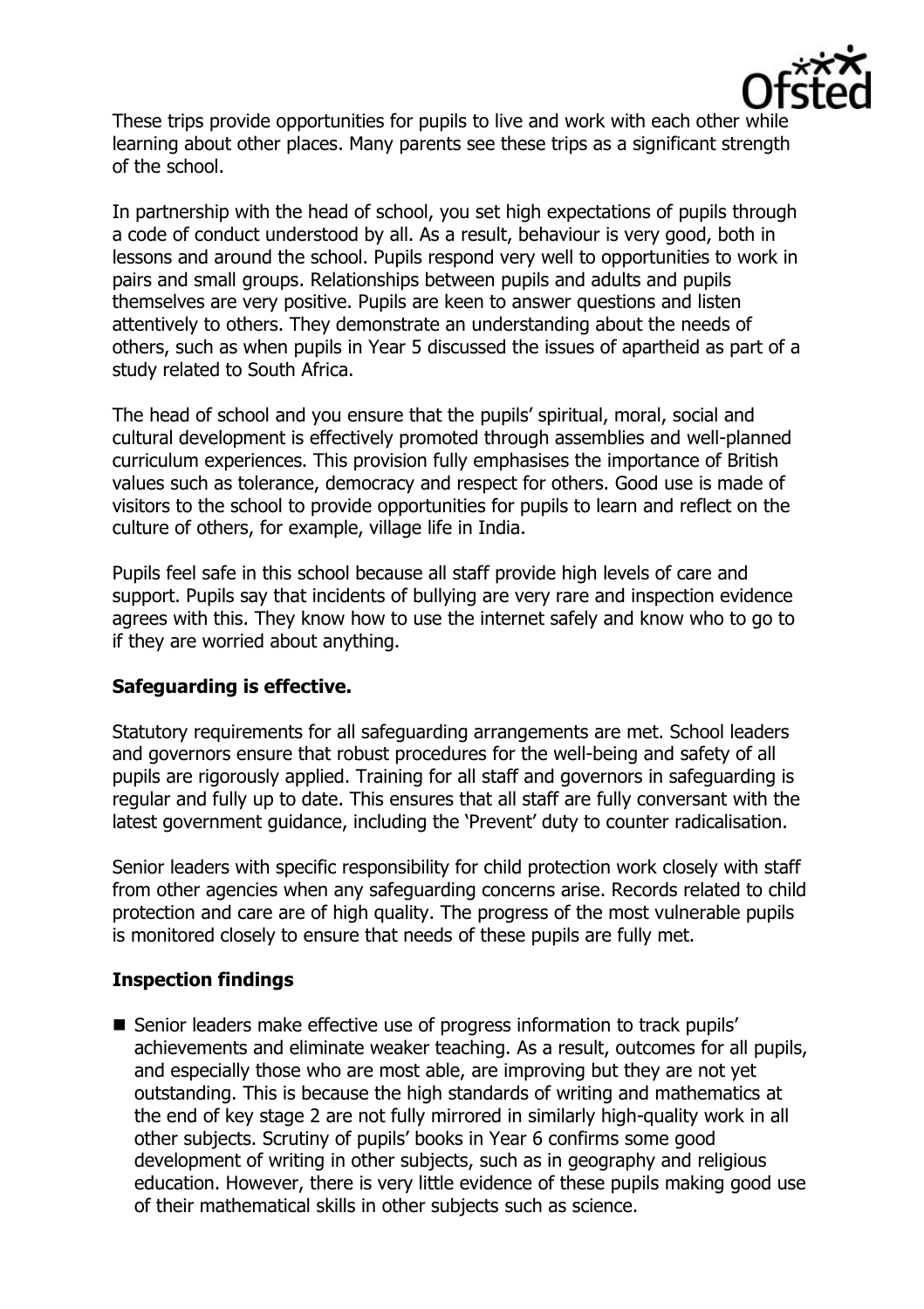

- Outcomes for disadvantaged pupils continue to improve. As a result, the progress of these pupils in receipt of the pupil premium funding (the additional government funding for those eligible for free school meals) is better than that of similar pupils nationally. This is especially so in English, where all of these pupils are making good progress in their writing.
- The quality of teaching and learning is good overall across the school. Inspection evidence confirms that the weaknesses noted at the previous inspection have been turned into strengths. These include:
	- the detailed lesson planning that caters for the needs of individual pupils and specific groups effectively
	- the effective use of resources to involve pupils actively in their learning
	- the many opportunities for pupils to work in pairs or small groups
	- the good use of time in lessons to maximise opportunities for effective learning
	- teachers' effective use of marking and feedback to accelerate pupil progress.
- Teachers plan an exciting and varied curriculum for the pupils. Older pupils can talk enthusiastically about the many things they have learned in lessons. Residential trips provide a significant element in the pupils' overall development in a wide range of knowledge and skills, such as during the Year 5 trip to Snowdonia, where they learned about slate and how it was quarried and used to make roofing slates during Victorian times.
- Governors work in close partnership with the executive headteacher and head of school to identify areas of underperformance. They monitor the school's work regularly through a planned schedule of visits and activities. They are well trained for their role. The governing body makes good use of information about governor expertise to effectively prepare for a proposed federation with a nearby infant school.

# **Next steps for the school**

Leaders and those responsible for governance should ensure that:

- $\blacksquare$  the high standards seen in English and mathematics are reflected in all other areas of the curriculum
- **E** greater opportunities are provided for pupils to develop their mathematical skills in other subjects, such as science.

I am copying this letter to the chair of the governing body and the director of children's services for Hertfordshire. This letter will be published on the Ofsted website.

Yours sincerely

Philip Mann **Her Majesty's Inspector**